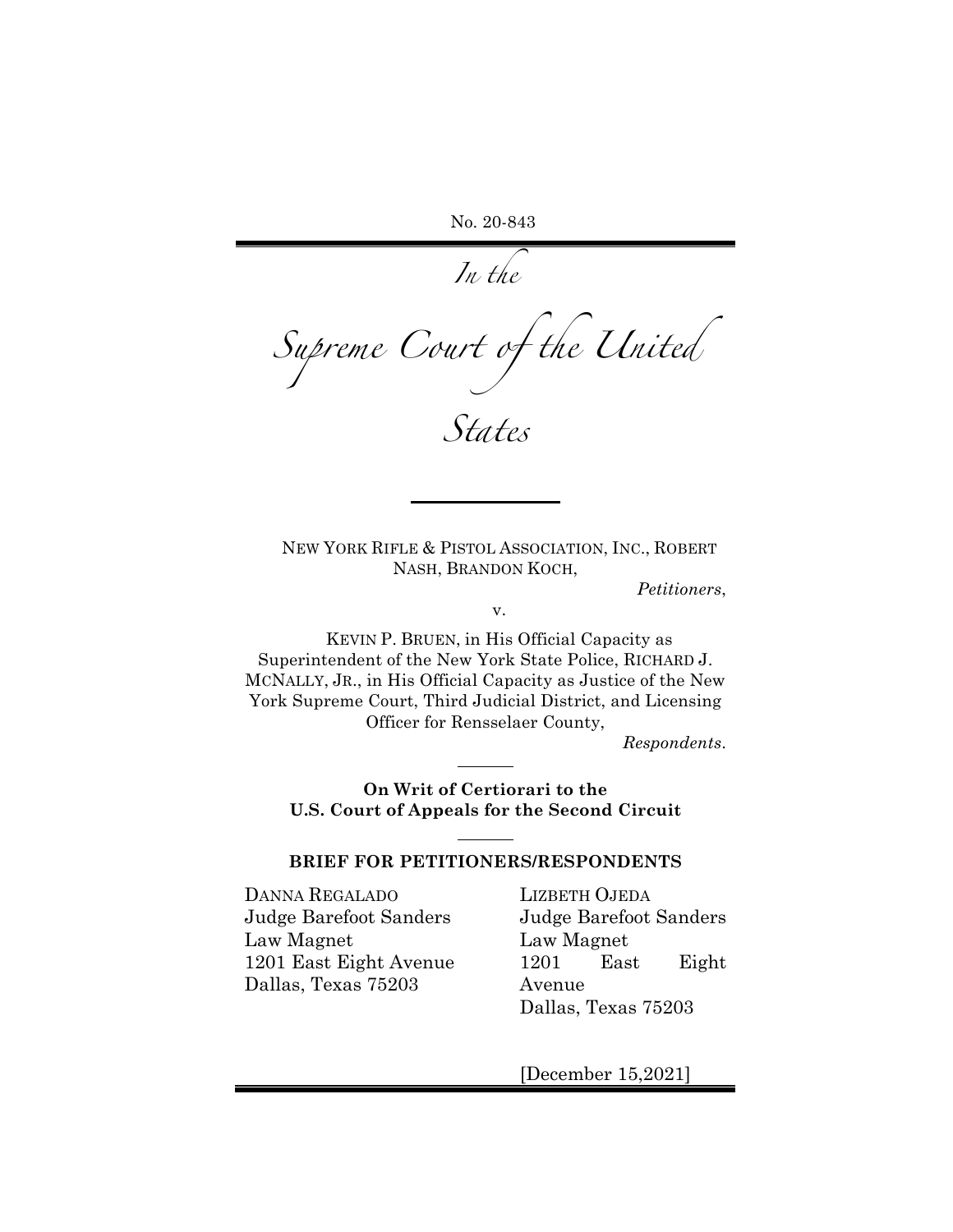# **QUESTIONS PRESENTED**

Whether the State's denial of petitioners' applications for concealed-carry licenses for selfdefense violated the Second Amendment.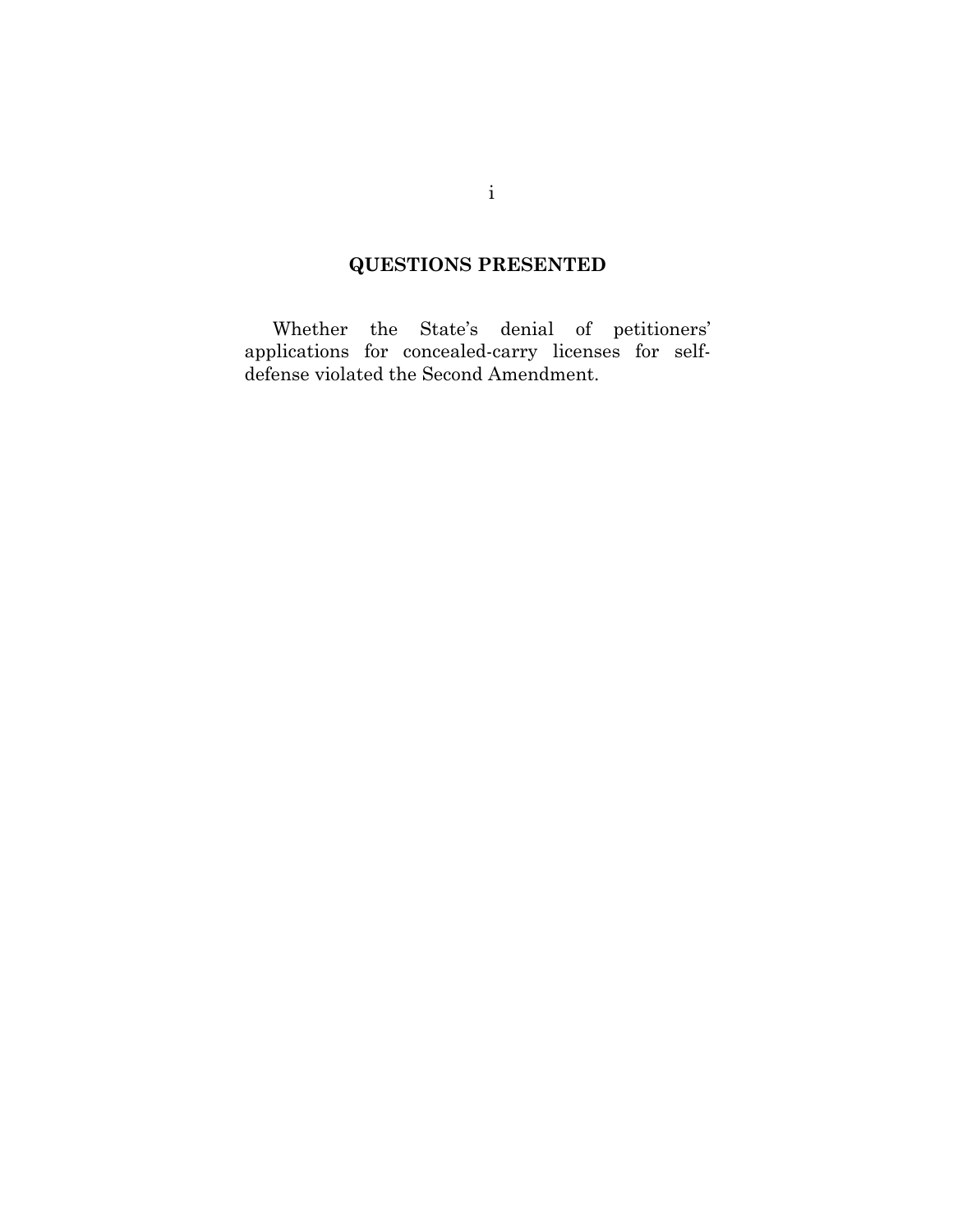# **TABLE OF CONTENTS**

| SUMMARY OF ARGUMENT1                              |
|---------------------------------------------------|
|                                                   |
| I. We have always had the right to carry          |
|                                                   |
| A. The Second Amendment Protects The Right To     |
| Keep and Bear Arms, Not Just To Keep              |
|                                                   |
| B. History Protects Our Right To Carry Arms       |
| Outside of the Home For Self                      |
|                                                   |
| II. New York's Restrictive Carry Law Violates the |
|                                                   |
| A. New York's Proper Cause Law Fails the Strict   |
|                                                   |
|                                                   |
| B. New York's Proper Cause Law is Too             |
| Broad7                                            |
|                                                   |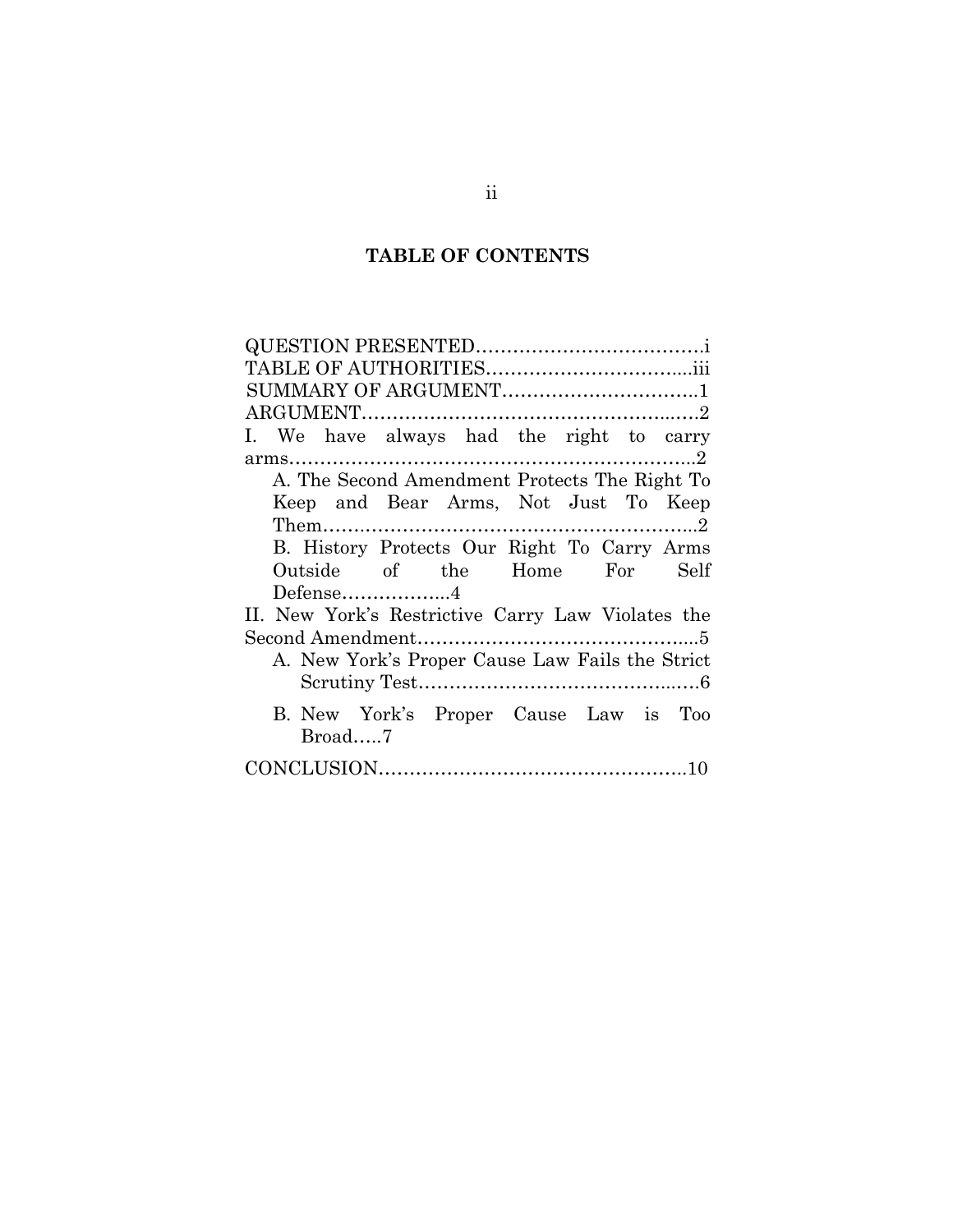# **TABLE OF AUTHORITIES**

# **Cases**

| District of Colombia v. Heller, 554 U.S. 570               |
|------------------------------------------------------------|
|                                                            |
| Caetano v. Massachusetts, 136 S.Ct. 1027 (2016) (per       |
| <b>Constitutional Provisions</b>                           |
|                                                            |
| English Bill of Rights Article VII 1. W. M., c. 2, 7, in 3 |

# **Other Authorities**

| Federalist No.29- Hamilton (1788)4      |  |
|-----------------------------------------|--|
|                                         |  |
| Cesare Beccaria, An Essay on Crimes and |  |
|                                         |  |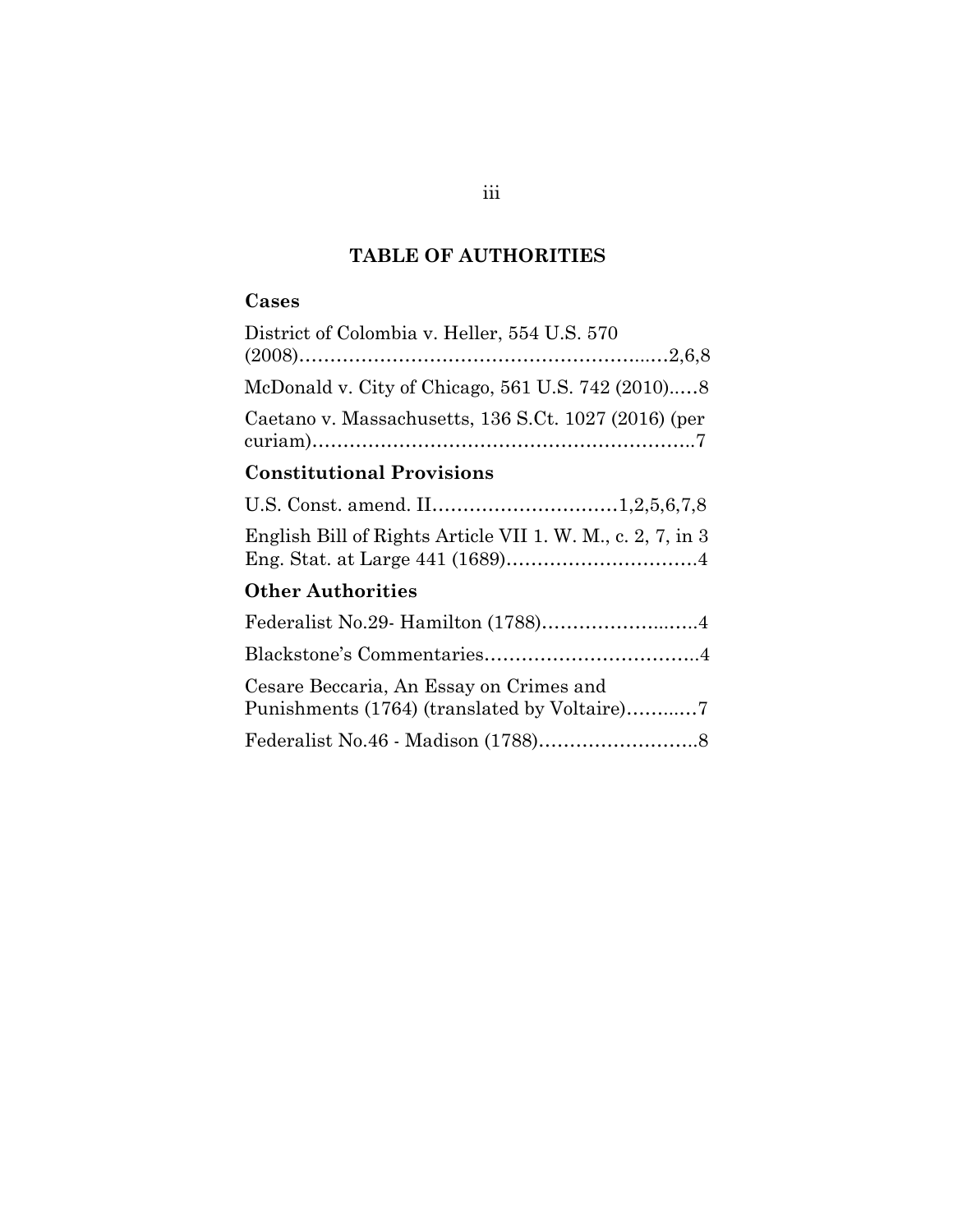#### **SUMMARY OF ARGUMENT**

This court should reverse the decision of the lower courts since petitioners Robert Nash and Brendan Koch were violated of their Second Amendment right to bear a concealed handgun outside of the home. It has always been our right to carry arms. The amendment itself states, "the right of the people to keep and bear Arms, shall not be infringed." This means that the people are given the right to keep an arm within the home, but it also allows them to carry one outside of the home since to "bear" means to possess and carry. Additionally, our fathers carried guns themselves and where greatly influenced by English law, which intended their "subjects" to carry for self-defense as well. New York's proper cause regiment also violates the second amendment since it fails the strict scrutiny test, and it would be considered too broad. The law, which tries to take away the people's right to bear arms, doesn't use the least restrictive means, which is a requirement. The New York law is too broad and has no guidance in what the criteria must be for someone to meet that "proper cause" requirement. This can lead to officers taking advantage of this law to stipe people of their right to bear arms.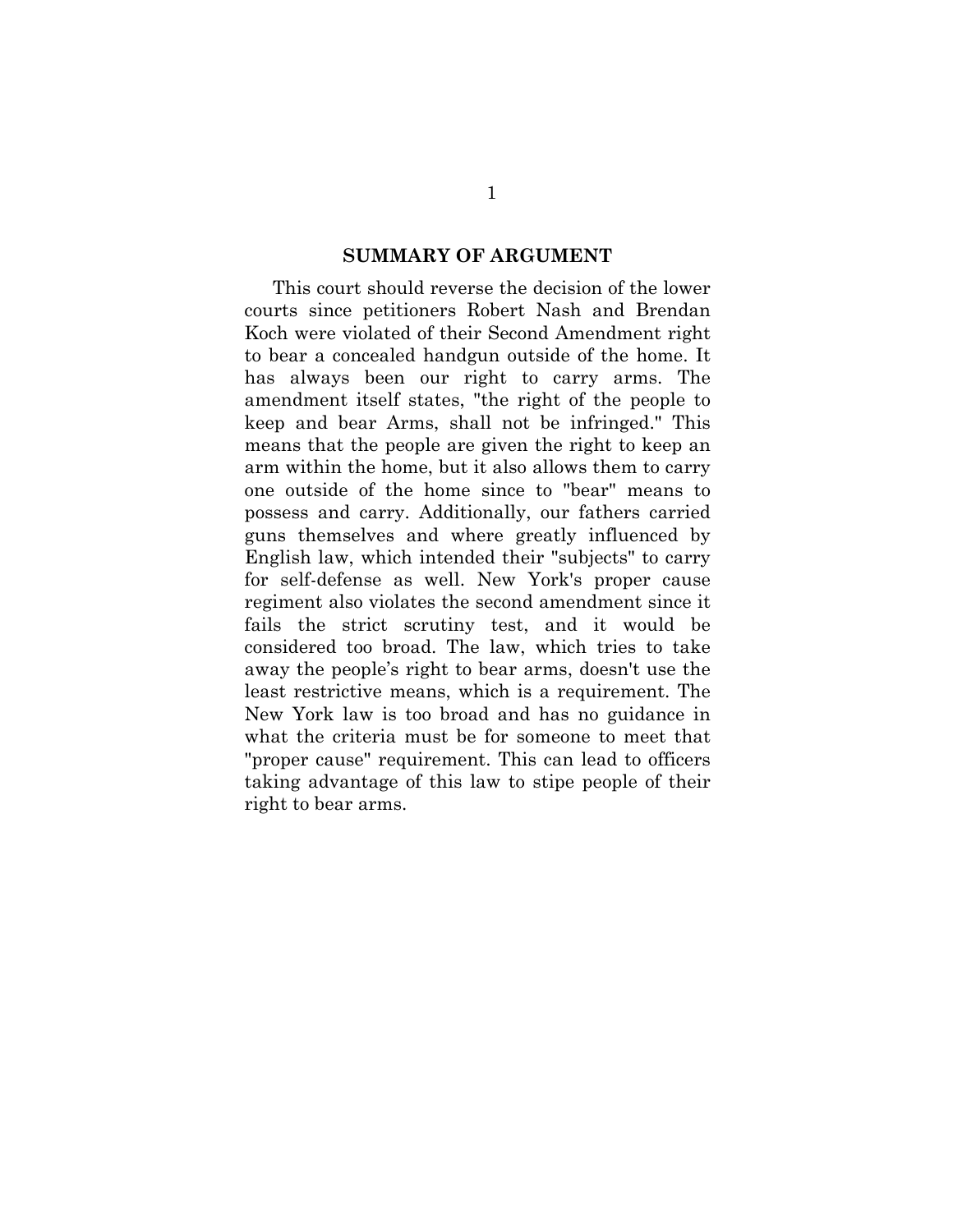#### **ARGUMENT**

## **I. We Have Always Had The Right To Carry Arms**

It has always been our right to carry arms. The amendment itself states, "the right of the people to keep and bear Arms, shall not be infringed." This means that the people are given the right to keep an arm within the home, but it also allows them to carry one outside of the home since to "bear" means to possess and carry. Additionally, our fathers carried guns themselves and where greatly influenced by English law, which intended their "subjects" to carry for self-defense as well.

# **A. The Second Amendment Protects The Right To Keep and Bear Arms, Not Just To Keep Them**

We've always had the right to bear arms. The second amendment protects our right to carry arms, not just keep them. The second amendment states, "A well regulated militia, being necessary to the security of a free state, the right of the people to keep and bear arms, shall not be infringed." The amendment guarantees the right to possess a weapon once in a well regulated militia. It was then found in District of Columbia v. Heller, 554 U.S. (2008) that the first part of the amendment, is only one purpose to which the amendment serves. It was also established in District of Columbia v Heller that the people have the right to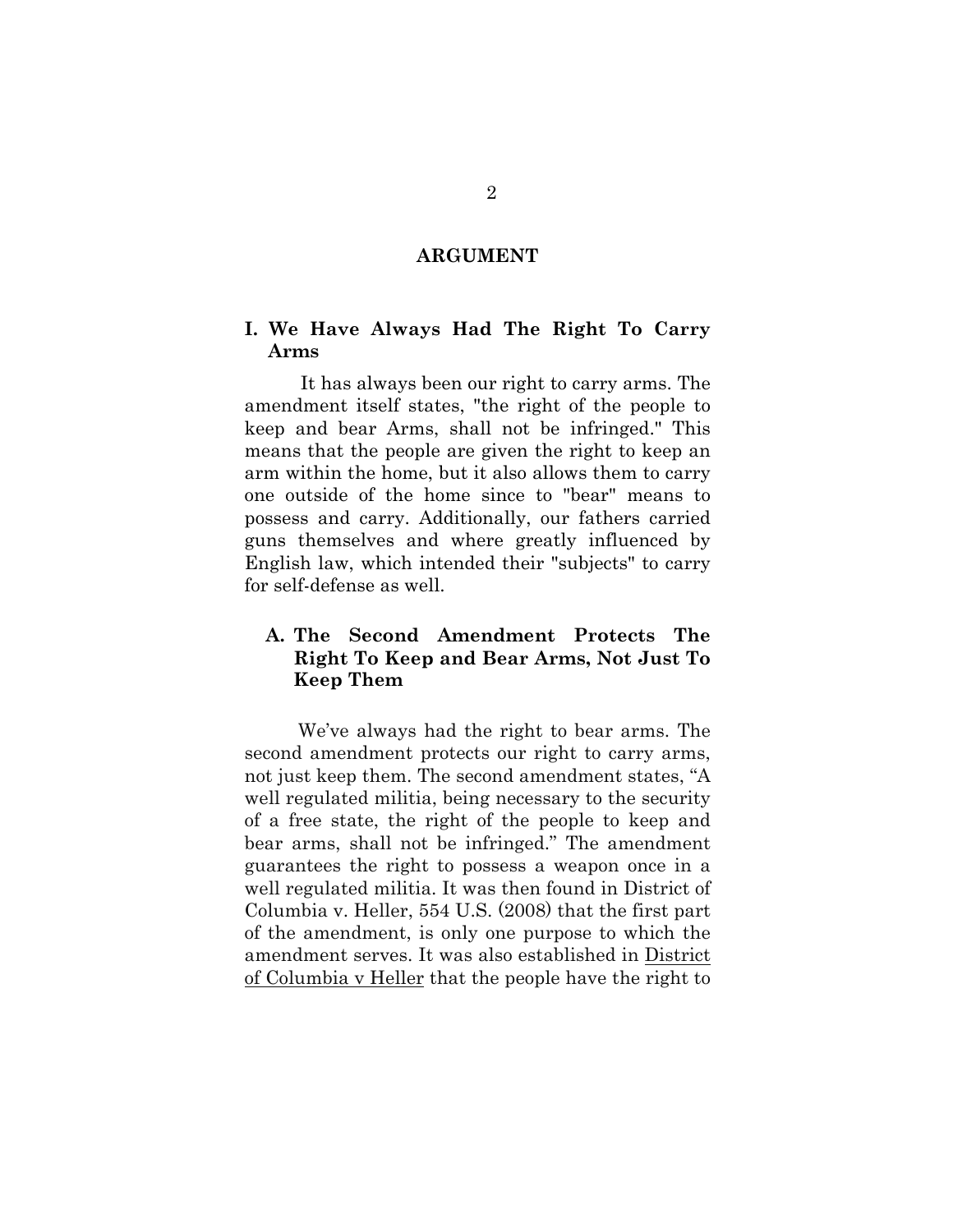not just keep arms, but also to bear them for self defense. A militia is not needed for the people to bear arms, and to keep that right. Whether that right extends outside of the home is the issue for this court to decide.

The text of the Amendment says that the people have the right to keep and bear arms. There is a right to bear them both inside and outside of the home, since to "bear" is to carry. It was ruled in District of Columbia v Heller that, "the Second Amendment protects an individual right to keep and bear arms," but they limited it to the homes. As a result, lower courts continued to rule in that way. Although it never specified within the amendment itself that it could only apply to the homes, some courts continued to rule in favor of limiting it to the homes. By doing so, the courts have denied the people their rights to exercise their Second Amendment right because it has been limited to the home. There is more need for self-defense outside the home than what is being used within the home. The action of keeping the gun isn't what will keep the people safe, carrying the gun is what ensures the safety of the people. It does the person with the gun no good if they aren't allowed to carry it. A gun that is kept away can't protect someone out in the streets.

In this case protection in the streets and outside the home is especially important because New York is known to have dangerous places. Mr. Nash and Mr. Koch were not just violated of their constitutional right to bear arms for self defense, which the second amendment states itself, but also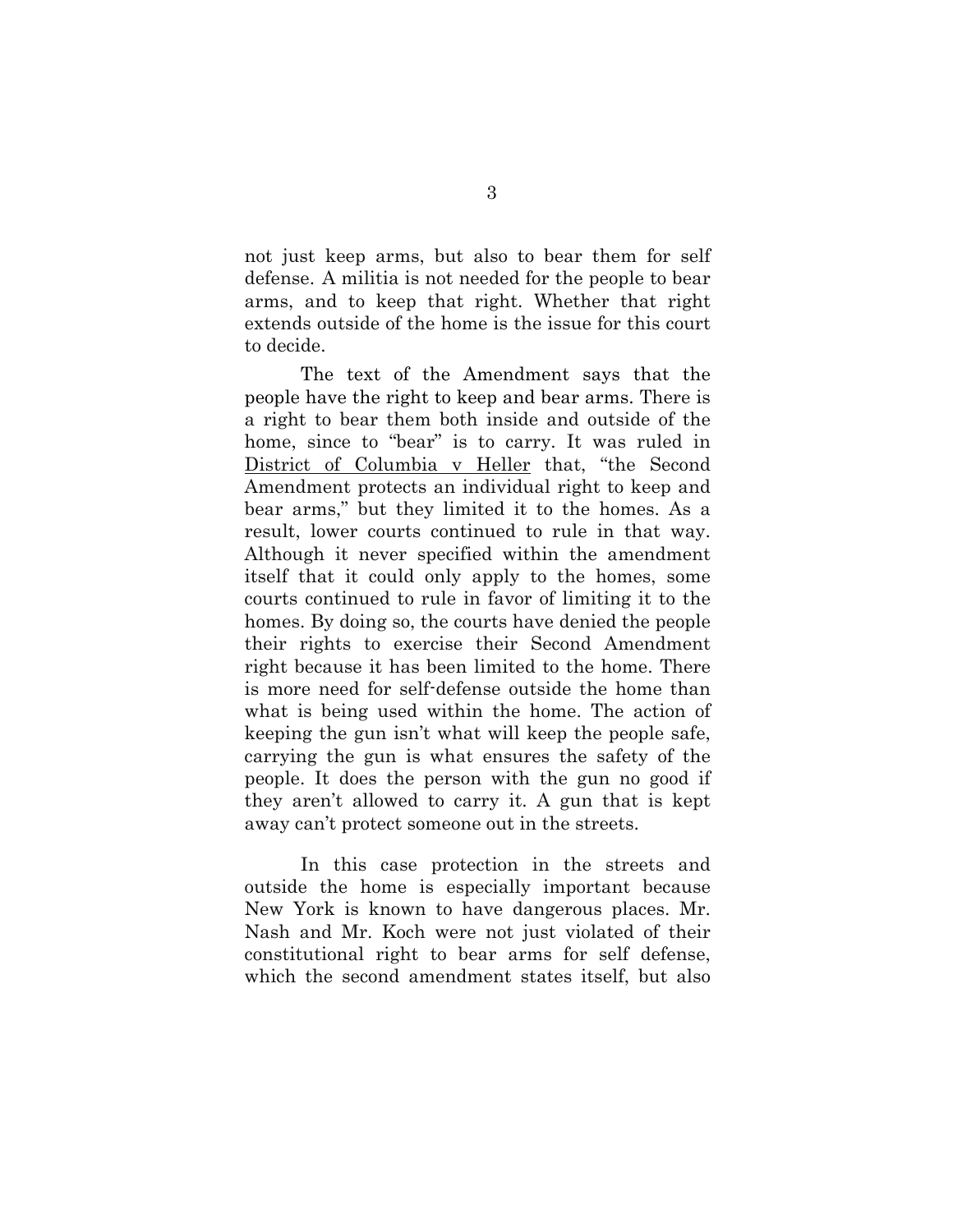their right to feel safe by denying them the gun they took their ability to protect themselves. Allowing people to carry a gun and not just keep them would enforce the right of the people to self defense and feel secure.

### **B. History Protects Our Right To Carry Arms Outside of the Home For Self Defense**

It has also been recognized that the second amendment protects the right to carry arms since tradition and history has followed these principles. Hamilton states in Federalist No.29 that guns are "the most natural defense of a free country." This would imply that even our fathers intended for the people to have the right to carry arms for self defense, which is usually outside the home. Blackstone also stated that the right to keep and bear arms is "one of the fundamental rights of Englishmen" and "the right of self defense is the first law of nature". If to keep and bear arms, which would mean to keep and carry, was the purpose for the Englishmen, then it would be our founding fathers as well, since our founding fathers were greatly influenced by English law. This would include them being influenced by their English Bill of Rights, 1 W. & M., c. 2, 7, in 3 Eng. Stat. at Large 441 (1689), regarding the right to arms that states, "[T]he subjects which are Protestants may have arms for their defense suitable to their conditions and as allowed by law." To simply keep the gun at home would not serve and protect the right our fathers greatly intended and cherished.

Since the beginning of time the people have had the right to self-defense outside of their homes.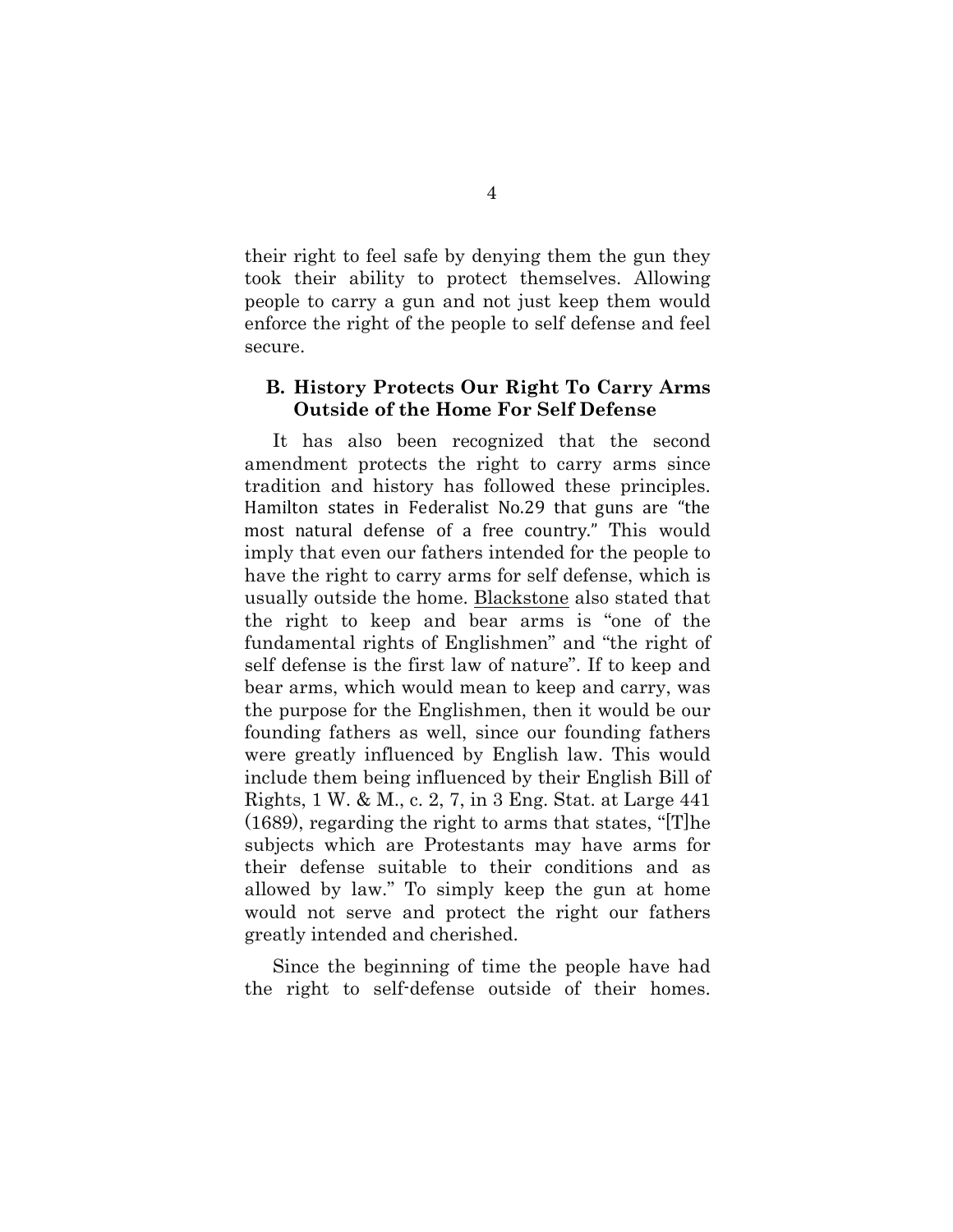George Washington himself openly carried. Because of the fact that he openly carried we can interpret this as him intending for future generations to open carry for self defense. Not only were they allowed to open carry they were also allowed to open carry in sacred places like churches because they had such a strong belief in a person's right to self defense. By them open carrying in places like churches and places outside they acknowledged that there are dangers outside of the home.

Throughout history we have learned that we need weapons for self defense whether it be for a militia or protecting ourselves from hazardous situations. Limiting that right by only allowing the possession of guns inside the home would be unreasonable. It is more likely to be in danger outside of the home rather than inside the home. Not allowing law abiding citizens to carry an arm puts citizens at a disadvantage that could potentially put their life in danger.

### **II. New York's Restrictive Carry Law Violates the Second Amendment**

New York's proper cause regiment violates the second amendment since it fails the strict scrutiny test, and it would be considered too broad. The law, which tries to take away the people's right to bear arms, doesn't use the least restrictive means, which is a requirement. The New York law is too broad and has no guidance in what the criteria must be for someone to meet that "proper cause" requirement. This can lead to officers taking advantage of this law to stipe people of their right to bear arms.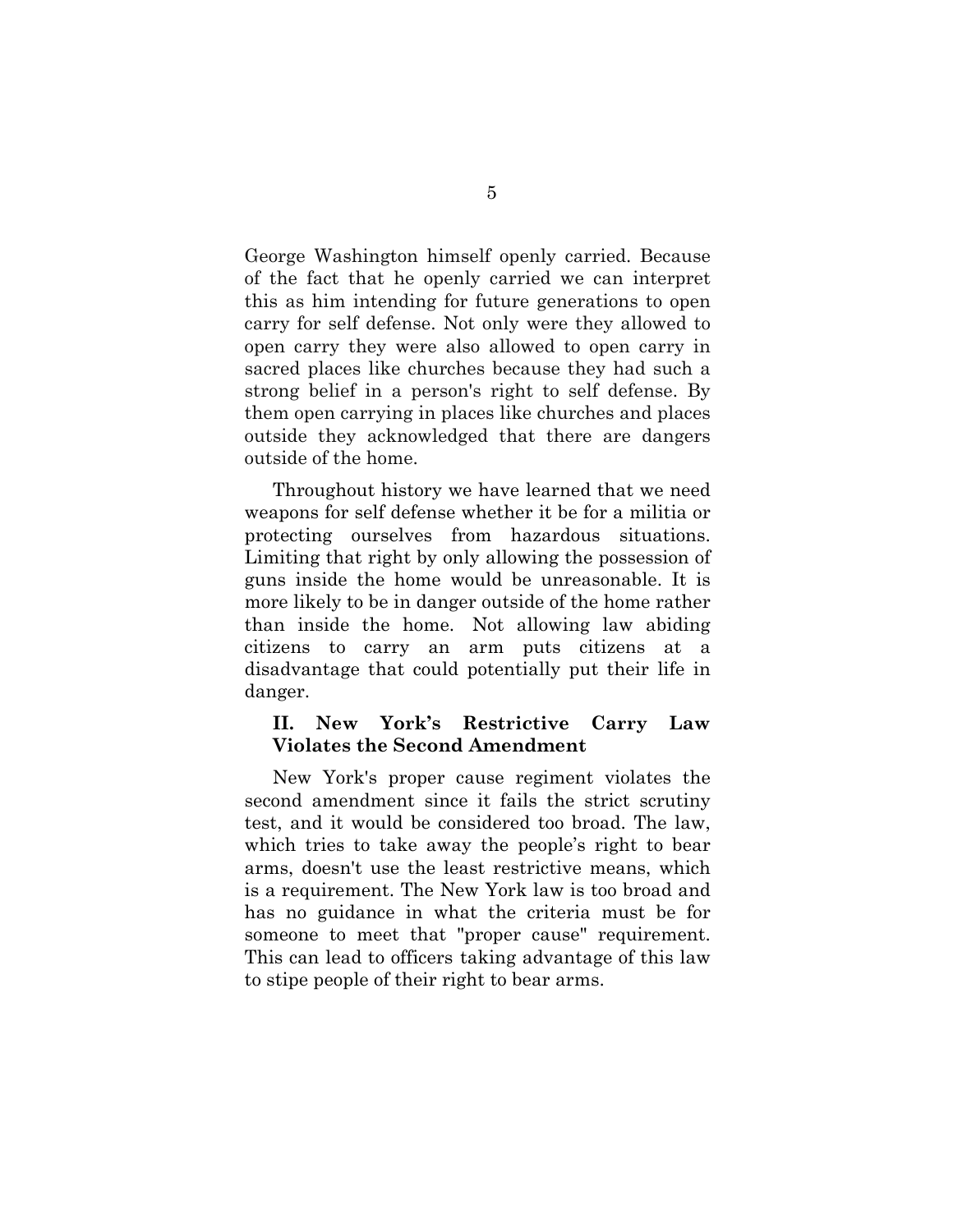### **A. New York's Proper Cause Law Fails the Strict Scrutiny Test**

Robert Nash and Brendan Koch, were not allowed to carry concealed weapons for self defense because of New York's highly restrictive law. The law states "[n]o license shall be issued or renewed" unless the officer finds the applicant exhibits good moral character, lacks a criminal or mental-illness record, and "no good cause exists for the denial of the license." This means that a law-abiding New York citizen does not have the right to bear an arm for self defense, yet they allow them to own a gun for hunting purposes. This law strips the New York citizens of their constitutional right to carry a gun for self defense, but even so the law itself does not pass the "Strict Scrutiny" test.

The Strict Scrutiny test is a form of review that can be used to determine the constitutionality of certain laws. It shows that if the government wants to interfere with constitutional rights it must pass a two part test. The first requirement is that the law is in the compelling states interest. It can be argued that the law can be in the people's interest since New York has a bad history with guns, so they would try to avoid those problems by trying to take peoples guns, but by doing so they also take away their right to self defense, especially outside the home. It was stated in District of Columbia v. Heller,v554 U.S. 570 (2008), "the reality that the need to defend oneself may suddenly arise in a host of locations outside the home." This especially applies to New York where it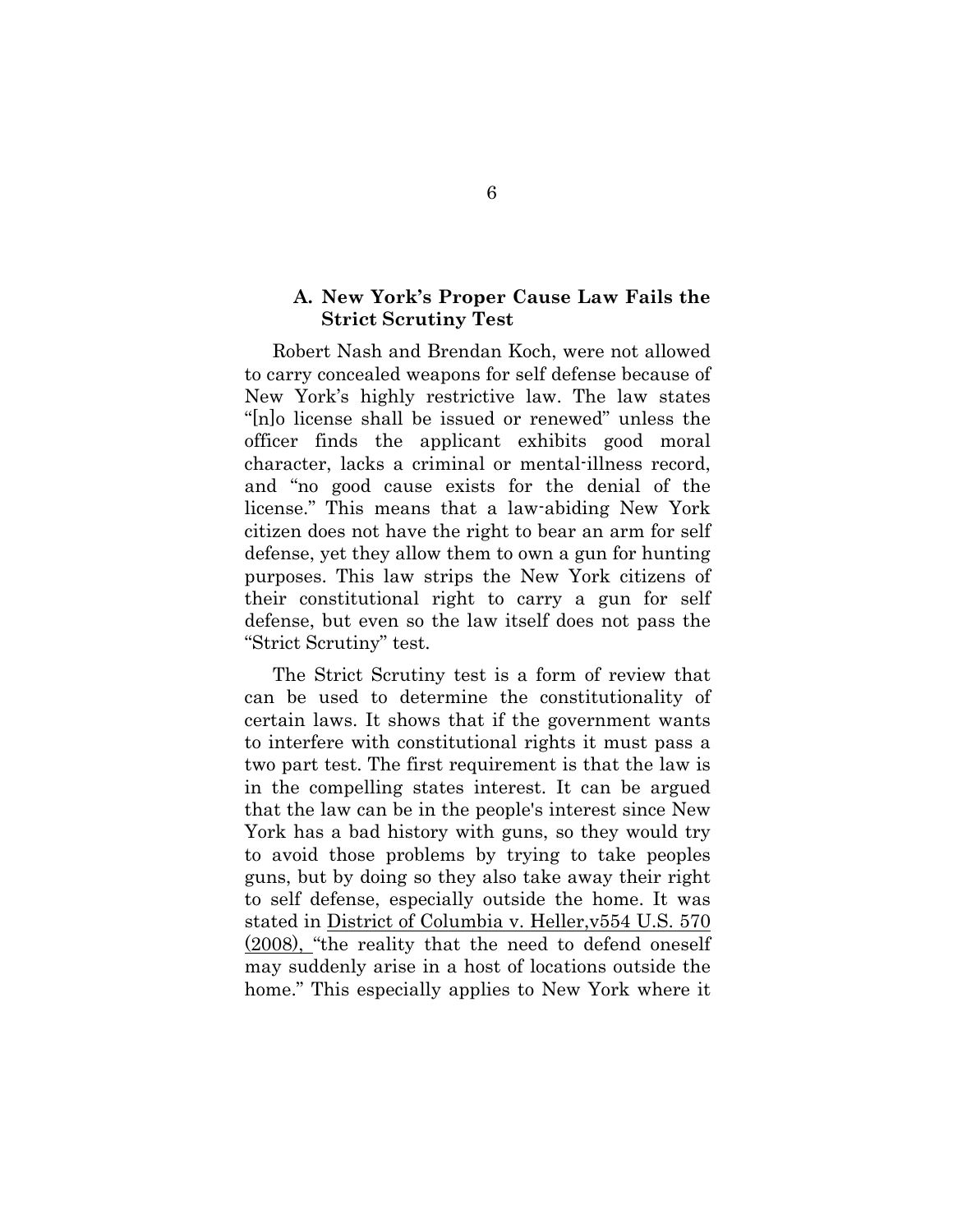is known to be quite unsafe. This would make it quite reasonable to make it believe that most citizens would want to protect themselves outside of the home, maybe even with a concealed handgun, or even a stun gun where it was found in Caetano v. Massachusetts, 136 S.Ct. 1027 (2016) (per curiam) where the second amendment protects such guns.

The second part of the Strict Scrutiny test is that the law must show that it is using the least restrictive means possible. This is where New York's proper clause law would not pass the requirement. This law is, in a way, getting rid of as many guns as possible and leaving the public defenseless. In an essay on Crimes and Punishments by Cesare Beccaria(1764) it stated that, "laws that only disarm those who are neither inclined nor determined to commit crimes…make things worse for the assaulted…for an unarmed man may be attacked with greater confidence than an armed one." Instead of getting rid of the guns of those who would be a danger, which would be a much smaller portion, and keeping the arms of those who fill the requirement and would like to own for self defense, New York is doing the opposite. By the law getting rid of the majority, which isn't the problem, rather than the minority, the law doesn't meet the second requirement since it is not using the least restrictive means possible.

## **B. New York's Proper Cause Law is Too Broad**

Our petitioners, Nash and Koch, were not allowed to own guns for self defense as a result of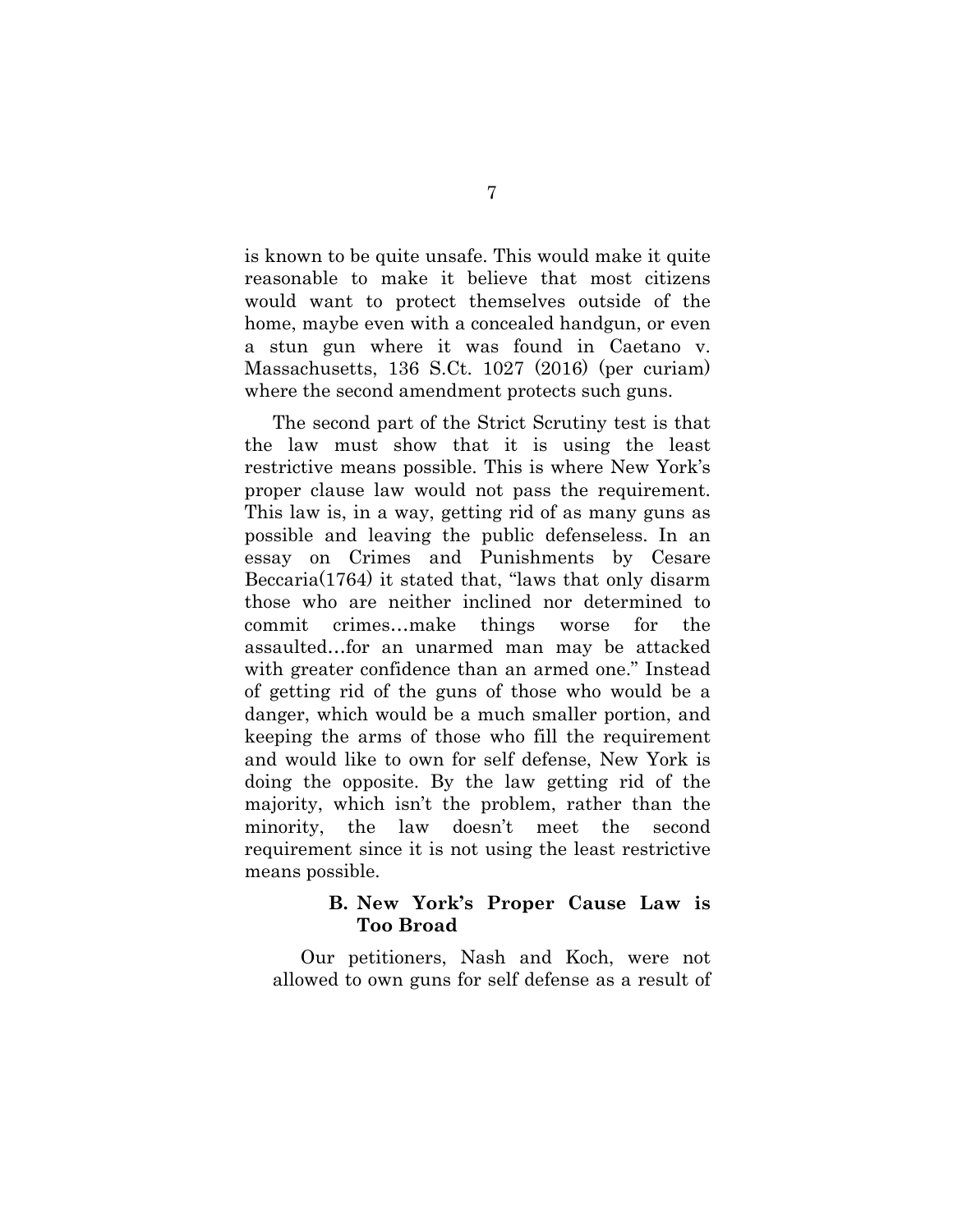New York's highly restrictive as well as too broad of a law. The law allows n]o license to be "issued or renewed" unless the officer finds the applicant shows good moral character, has no criminal or mental-illness record, and finds "no good cause for the denial of the license ." The "proper cause" determination is left to the broad discretion of a licensing officer, which can be expressed or interpreted in a negative way and could be considered too extensive. As James Madison said in 1788 (Federalist No. 37), "All new laws… are considered as more or less obscure and equivocal, until their meaning be liquidated and ascertained by a series of particular discussions and adjudications." This law hasn't set any guidance over what criteria must be met in order to meet that "proper cause." As a result, officials are able to constantly change those requirements and even change them to use them in discriminatory ways, even though the term "proper cause" isn't in the law itself. They can deny someone the right to bear an arm based on their skin color, race, religion, etc and they can blame it on them not showing proper cause. The person can also state that they need a gun for self-defense since they live in a dangerous neighborhood or may feel threatened, yet they can still deny them the right. This takes away their right to self defense, which is the core purpose of the second amendment. It is stated in District of Columbia v. Heller,v554 U.S. 570 (2008) that, "we find that they guarantee the individual right to possess and carry weapons in case of confrontation," in other words, to defend oneself or for self defense. This was then applied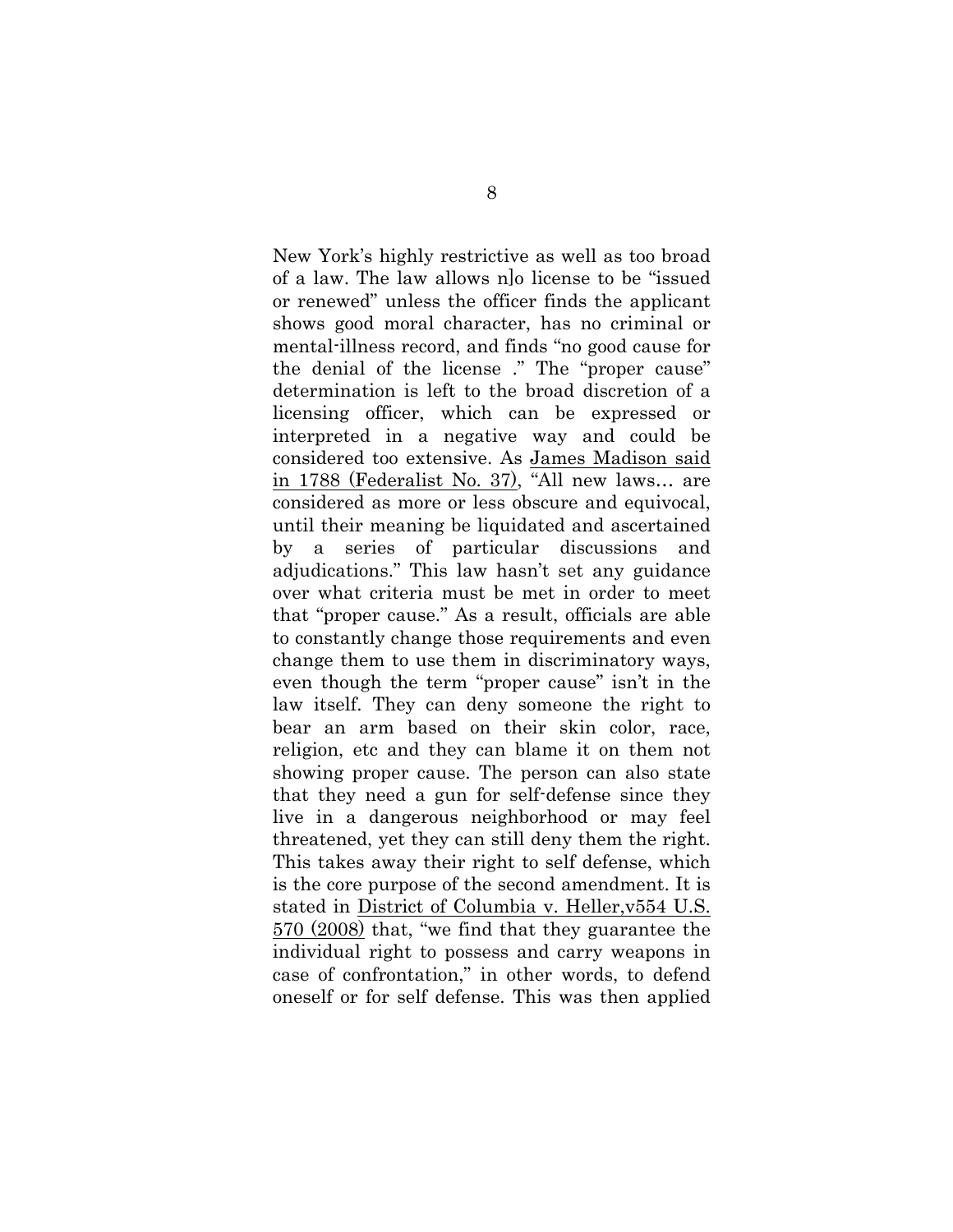to the states when McDonald v. City of Chicago, 561 U.S. 742 (2010) ruled that, "the Second Amendment also applies to state government through the Fourteenth Amendments incorporation doctrine." New York's proper cause law is saying that to protect oneself is not proper cause. Due to the fact that the law is too broad, they can use reasons like these to prevent someone from bearing an arm.

Additionally, the licensing officers may feel free to accept a license by "affirming them so long as they are "rational[]," and setting them aside only if they are "arbitrary and capricious," Baldea, 2021 WL 2148769, since there are no reasonable requirements that would need to be met to obtain the license. This could result in the wrong person obtaining their hands on a weapon. Furthermore, those who have less of a reason to obtain one, like someone who wants to carry a gun for pure enjoyment, may be able to obtain a license instead of those who want one for self defense simply because the licensing officer was in a good mood with one more than the other. This would defeat the whole purpose of the law. The purpose would be to make sure New York's citizens would be safe by making sure those who shouldn't keep their hands on a gun don't get a hold of one, and they do this by getting rid of the majorities right to one. Yet, if they randomly hand out licenses based on their mood simply because there are no limitations to the law, then what's the purpose of the law?